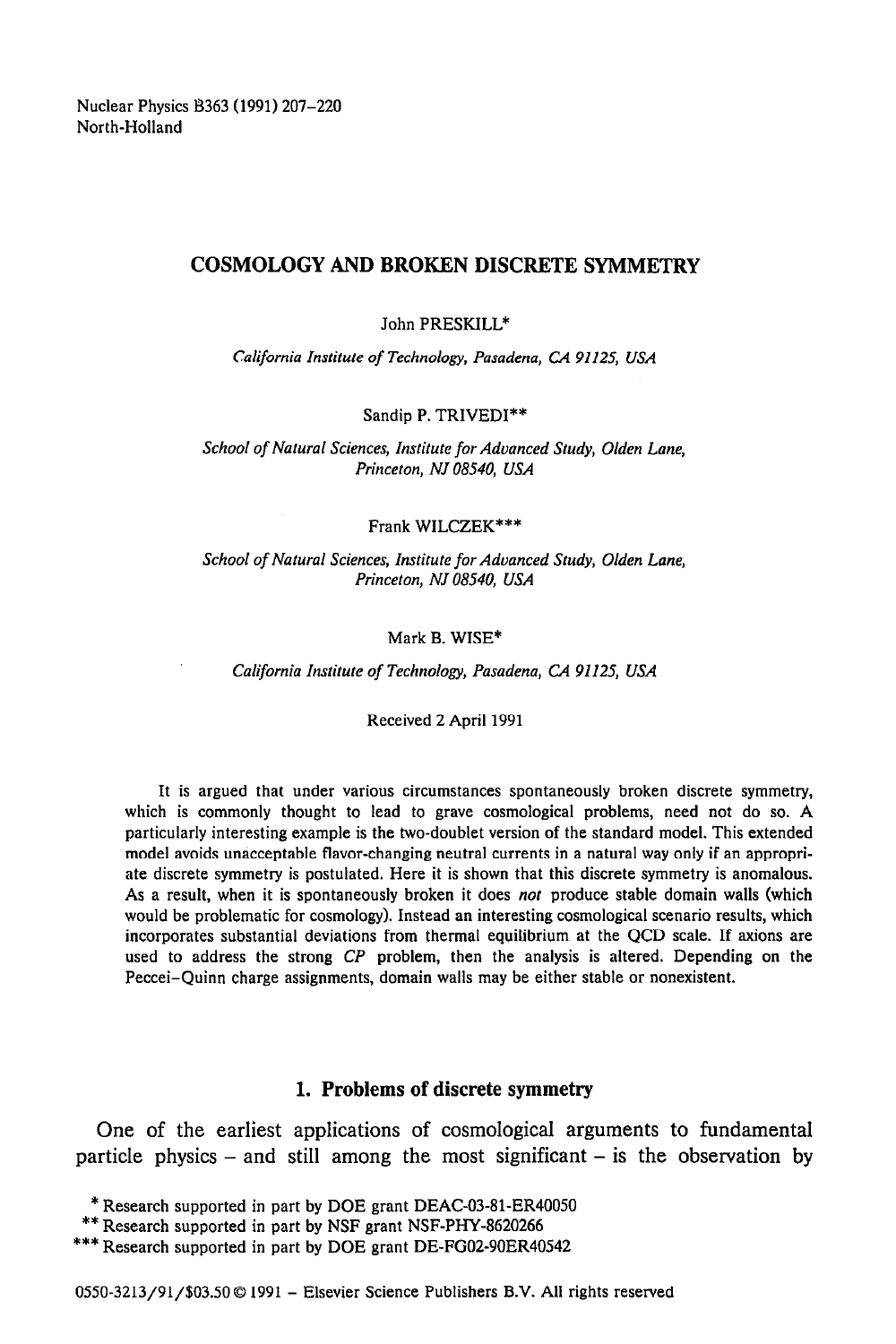Zel'dovich et al. [l] that spontaneously broken discrete symmetry, which may be an attractive possibility in building models of particle physics, can lead to grave difficulties in the context of cosmology. The reason for the difficulties is very simple. Spontaneously broken discrete symmetry implies the existence of several degenerate ground states. In the big bang, there is a natural limitation to the homogeneity of the phase transition at which the spontaneous symmetry breaking first occurs. Causally disconnected spatial regions will have no special tendency to make the same choice of degenerate ground state. And so at a later stage in the evolution, when the homogeneous ground state is approached everywhere locally, the different ground-state regions will be separated by stable domain walls. Insofar as previously causally disconnected regions are always newly entering the horizon, we must expect that at least one domain wall of roughly the dimension of the horizon will exist. The energy per unit area of a domain wall is set by a microphysical parameter; call it  $\varepsilon$ . Then the energy in the domain wall will be at least of order  $R^2\varepsilon$ , where R is the size of the horizon (radius of the universe), corresponding to an energy density  $\rho_{dw} \sim \varepsilon / R$ . This decrease in energy density is much slower than one finds for ordinary radiation or nonrelativistic matter. Thus stable domain walls will quickly come to dominate the mass of the universe, and continue to do so in gross disagreement with observation.

This conclusion is rather disappointing, since spontaneously broken discrete symmetries are an important ingredient in many interesting models of particle physics. Here we shall argue that there are quite natural and appealing ways out. One possibility is that the discrete symmetry is *anomalous*. In this case the "ground states" which appear at the classical level and to all orders of perturbation theory to be degenerate are found instead to be separated by a finite energy difference when they are compared nonperturbatively in the quantized theory. We shall see that this possibility occurs in perhaps the simplest interesting extension of the minimal standard model, namely its extension to include two Higgs doublets. In this context, a discrete symmetry is required in order to banish potential unacceptable flavor-changing neutral currents in a natural way [2]. This symmetry turns out to be anomalous. As a result the specter of a universe dominated by stable domain walls is exorcised, replaced with an apparently benign and potentially quite interesting cosmological scenario.

The anomalous symmetry of the two-doublet model can be considered as relating  $\theta = 0$  and  $\theta = \pi$  phases of QCD. This is one indication (among many) that this symmetry is closely tied up with the strong CP problem. It therefore behooves us to inquire how our considerations are affected by the most likely solution of this problem, involving Peccei-Quinn (PQ) symmetry [3] and axions [4]. As might be expected (since the main point of PQ symmetry is to make the  $\theta$  angle of QCD a dynamical variable), the effects are profound. We find that the domain walls may again become stable, or may cease to exist altogether, depending on how the PQ symmetry is implemented.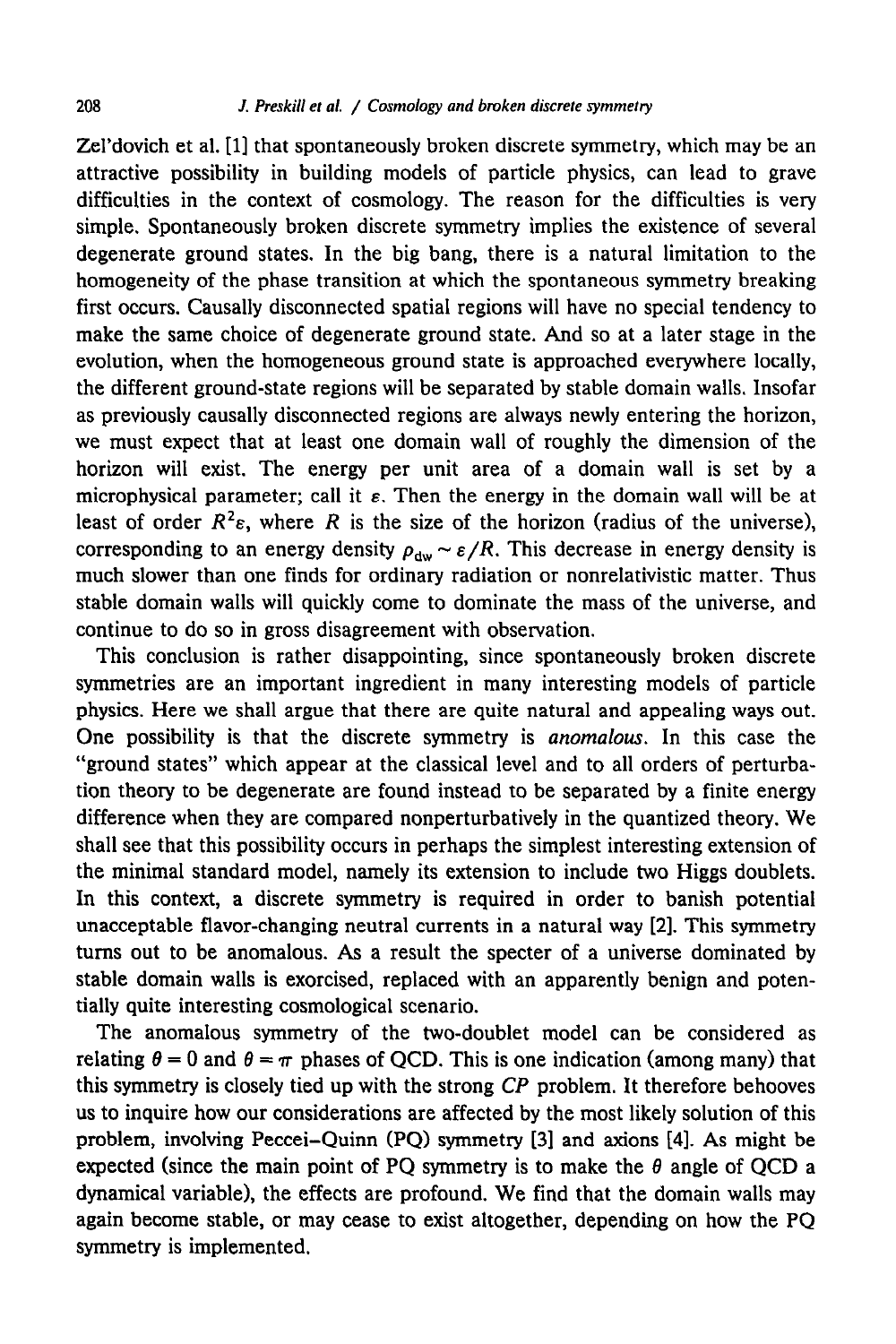### 2. Discrete symmetry of the two-doublet standard model

Although some of our considerations may be of more general interest, we shall in this paper focus on the two-doublet extension of the minimal standard model. (More specifically, we consider the version of this model in which both doublets play a role in giving mass to quarks and leptons, and tree-level flavor-changing neutral currents are avoided in a natural way.) This model is interesting for several reasons. It is the simplest model in which the mechanism of mass generation is not universal. It also occurs as a "sub-model" in low-energy supersymmetry and in attempts to introduce significant symmetry structure in the flavor sector.

The mass terms for the quarks are taken to be of the form

$$
L_{\rm m} = \overline{Q}_{\alpha}^{i} U^{j} g_{ij} \phi_{U}^{\alpha} + \overline{Q}_{\alpha}^{i} D^{j} h_{ij} \phi_{DB}^{*} \varepsilon^{\alpha \beta} + \text{h.c.}
$$
 (2.1)

Here the Greek indices represent weak SU(2) quantum numbers, the Latin indices represent flavor quantum numbers, and  $g$  and  $h$  are matrices of (generally, complex) coupling constants. Color  $SU(3)$  indices are suppressed.  $Q$  is a left-handed weak SU(2) doublet of fermions and  $U, D$  are right-handed singlets. It is very important that each type of quark receive mass from just one Higgs field. Otherwise, generically one would encounter flavor-changing neutral-current processes at unacceptable rates. In order to insure this feature of (2.1) in a natural way, one postulates the existence of the discrete symmetries

$$
\phi_U \to -\phi_U, \qquad U \to -U,\tag{2.2}
$$

or

$$
\phi_D \to -\phi_D, \quad D \to -D. \tag{2.3}
$$

(Only one of these need be postulated, since both together generate a transformation which is a product of  $(-1)^F$  and a hypercharge rotation\*.) These symmetries do enforce the structure (2.1) and forbid the dangerous neutral current processes in a natural way.

However, although these discrete symmetries are very desirable from the point of view of particle physics, they pose dangers for cosmology. The symmetries (2.2) and (2.3) are spontaneously violated when the fields  $\phi_{ij}, \phi_{\rm D}$  acquire vacuum expectation values and the quarks acquire mass. Thus the theory would appear to contain the possibility of stable domain walls separating the degenerate vacua. In the evolution of the Universe according to big bang cosmology such domain walls would be formed at the phase transition where the  $\phi$ 's acquire vacuum expectation

 $\star$  This is true even when leptons are included. Each charged lepton is Yukawa coupled to either  $\phi_{II}$ or  $\phi_D$ . The combination of (2.2) and (2.3) is a symmetry of the lepton sector if, under the combined transformation, lepton doublets are invariant and lepton singlets change sign.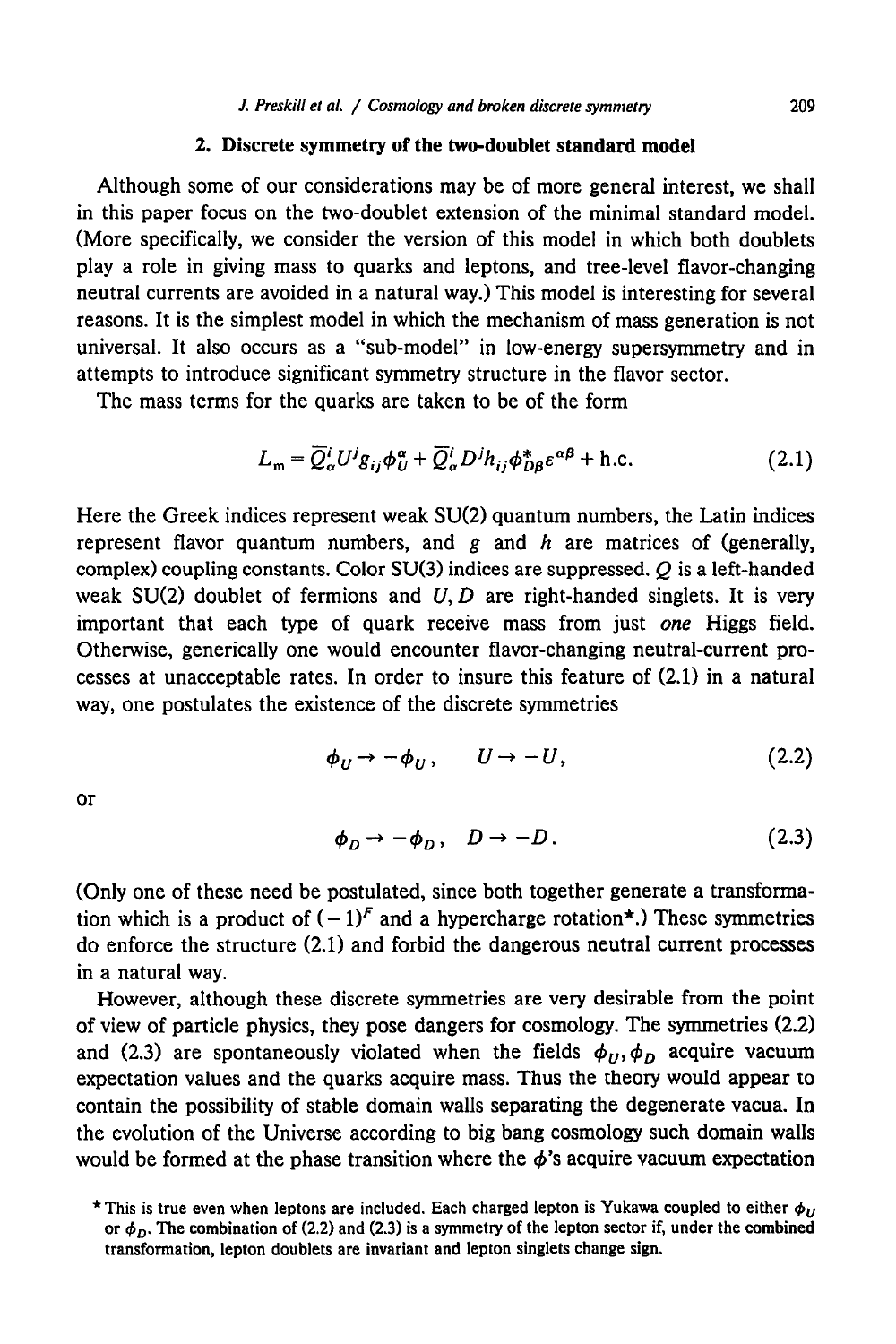values. They would produce marked anisotropies in the Universe and would even eventually come to dominate the mass density of the Universe, all contrary to observation.

# 3. Forms of discrete symmetry

Can this negative conclusion be avoided? One should consider the question carefully, since the two-doublet model in question is otherwise among the most plausible foils to the minimal model; furthermore similar questions regarding the status of spontaneously broken discrete symmetries will arise in many other models.

Recently the possibility of gauged discrete symmetries has been widely discussed [5]. If a discrete symmetry is gauged, it would appear that the associated domain wall has lost its raison d'être. For gauge symmetry indicates a redundancy in the description of the states, and in this context would imply that the two states on the opposite sides of the wall were really the same state, whose two descriptions on the opposite sides are connected by a gauge transformation.

This "solution" sounds suspiciously metaphysical, and begs the question of a concrete physical implementation. Despite our decree that the discrete symmetry is gauged, the same field configurations that previously described the stable domain wall stubbornly remain solutions to the classical field equations.

The non-trivial physics associated with gauge discrete symmetry become manifest only when one considers string configurations which carry non-trivial flux dual to the discrete charge. For these strings to arise we must consider a situation in which the discrete symmetry is embedded in a continuous gauge symmetry. The evolution of the universe would then involve breaking the continuous gauge symmetry to its discrete subgroup at a scale V followed by the breaking of the discrete gauge symmetry at the scale  $v$ . The first transition would give rise to a string network and the second to domain walls. But a careful analysis shows that the domain walls formed would be bounded by strings. The behavior of these domain walls bounded by strings is quite different from a network of domain walls alone [6-81. Tension in the domain walls tends to pull the strings together as they vibrate. Unless the intercommutation rate is very small the walls then rapidly cut themselves into ribbons which then decay by emitting gravitational radiation. Thus the cosmological disaster mentioned earlier is averted.

Of course, if the universe goes through an inflationary phase sometime between the two phase transitions, there would effectively be no strings left when the discrete symmetry got broken. The true dynamical significance of the gauge symmetry in this context is that it allows a process whereby the wall is punctured and destroyed by virtual string loops.

We can estimate the rate of this nucleation process using a simple argument based on the uncertainty principle [6,8]. Let the energy of the wall per unit area be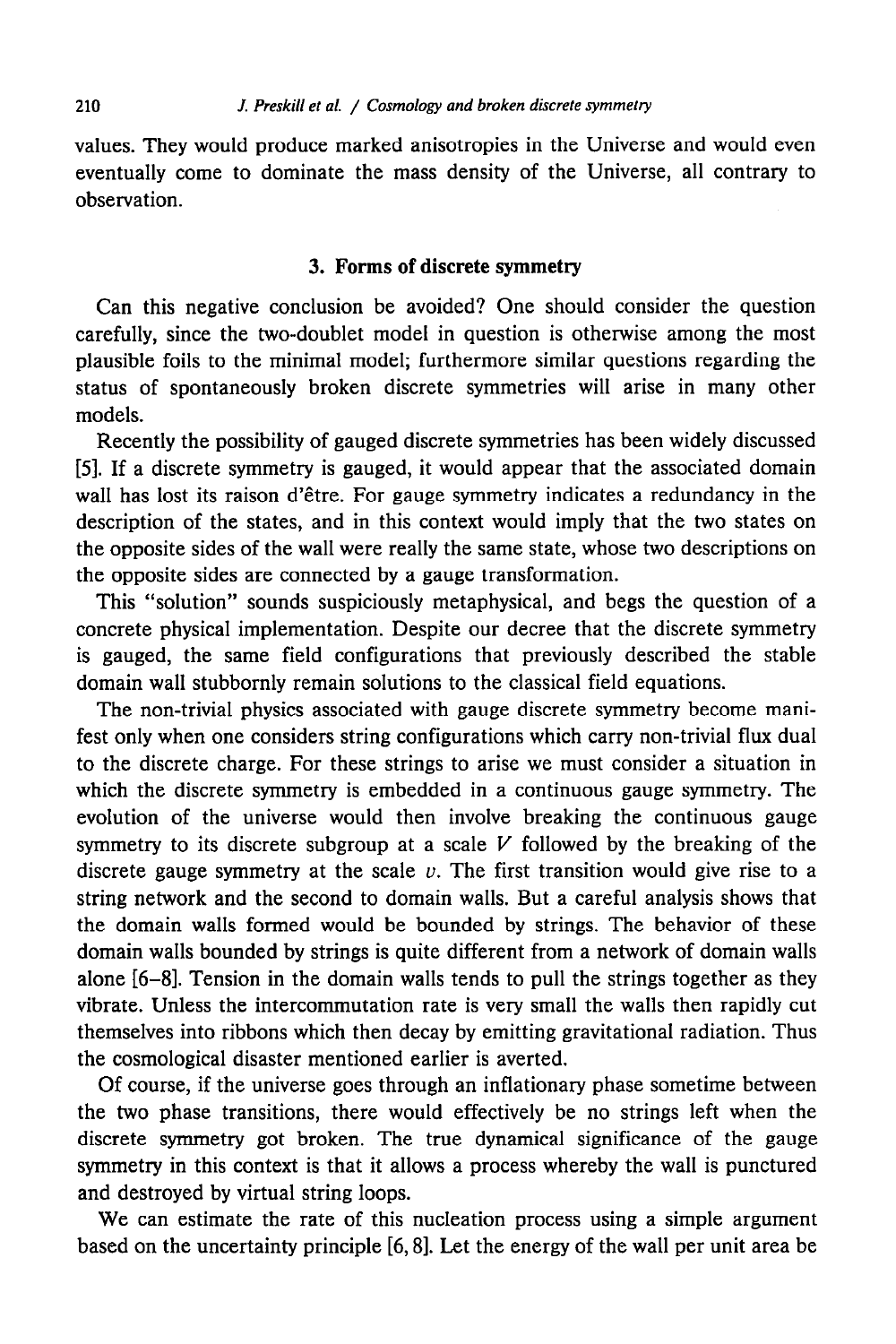

Fig. 1. The effective instanton vertex for QCD has one left-handed quark of each flavor coming in, and one right-handed quark of each flavor coming out.

denoted  $v<sup>3</sup>$ . (Thus crudely speaking v is the scale at which the discrete symmetry is broken.) Let the tension of the relevant string be  $V^2$ . (Thus crudely speaking V is the scale at which the continuous gauge symmetry from which the discrete one derives is broken.) In order for the puncture to expand classically it must achieve a certain minimum size  $L_c \ge V^2/v^3$ , so that the energy gain from destroying portions of the domain wall can exceed the energy associated with the increased length of the string. To produce strings of this size by tunneling, one must consider nucleation of a tiny string and its classically forbidden evolution to critical size. The action for this classically forbidden process is generically of order  $\int_0^{L_c} V^2 dL \sim$  $(V/u)^6$ , and the rate is therefore of order exp[ $-(V/u)^6$ ]. This is a disappointing rate in the context of our present problem, where a reasonable expectation might be  $v \sim 10^2$  GeV and  $V \sim 10^{15}$  GeV. (These processes can occur in the case of walls bounded by strings too but this estimate shows they would have a negligible effect.) Thus in case the strings get inflated away we are left with practically stable domain walls and their unacceptable consequences.

Actually, even if we wanted to embed the discrete symmetry (2.2) in a gauge symmetry we would not be able to do so, because this symmetry is anomalous. The notion of anomalous discrete symmetry has not been discussed explicitly before\* (as far as we know), but it is an important one. We may visualize the anomaly quite concretely by considering the effective instanton vertex for QCD (fig. 1). Three right-handed charge 2/3 quarks emerge from this vertex. Since three is an odd number, the vertex is not invariant but rather changes sign under the transformation  $(2.2)$ . Because the putative discrete symmetry is not one in fact – it is a symmetry of the classical theory, but inevitably destroyed upon quantization  $-$  there is actually a difference in the physics generally, and in the energy density in

 $*$  A very recent exception has been brought to our attention [20].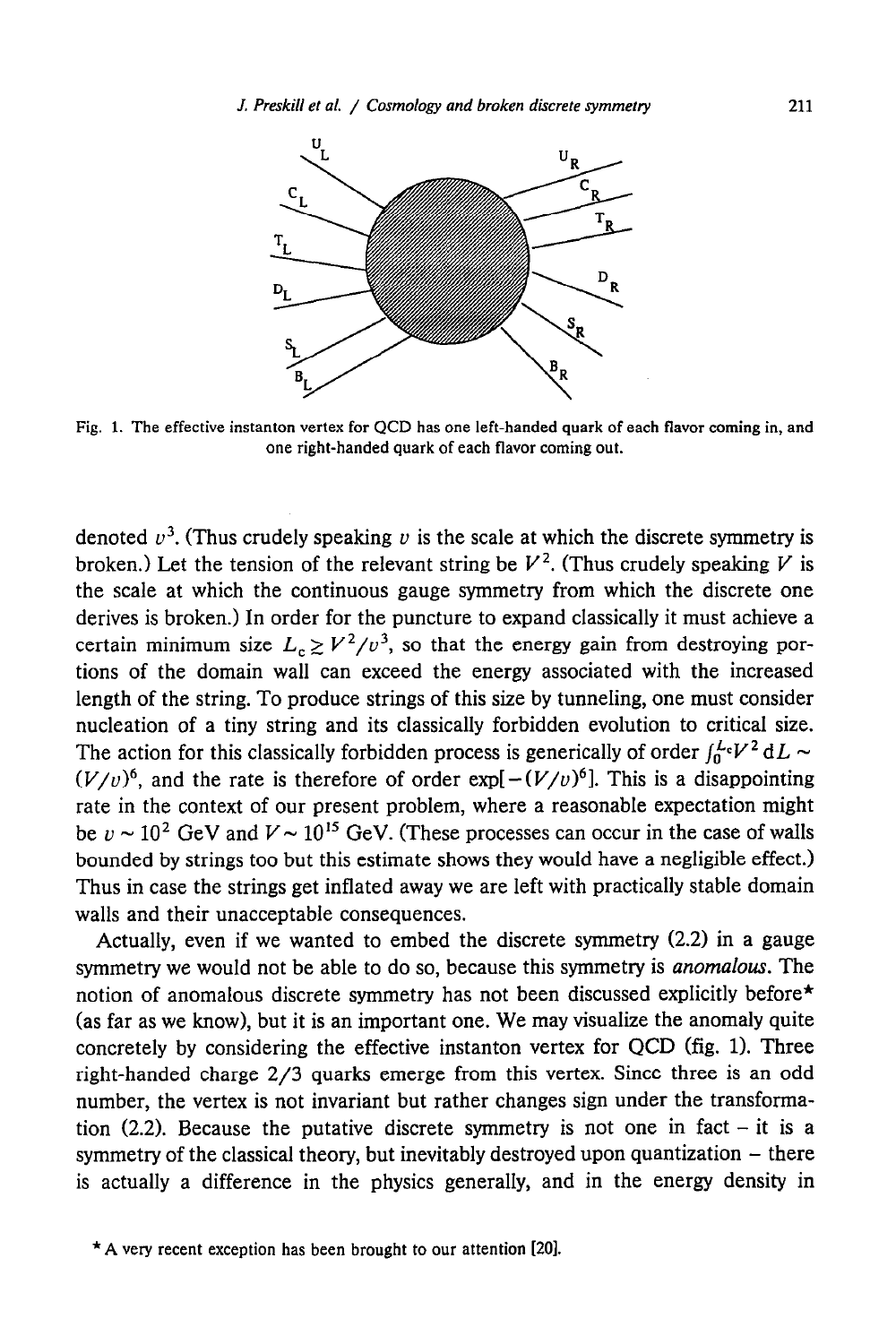particular, between the two putative degenerate ground states. These differences have some interesting interpretations and ramifications, to which we now turn.

### 4. Particle physics of anomalous discrete symmetry

If we consider temperatures or energies so low that excitation of the massive quanta associated with  $\phi_U$  and  $\phi_D$  can be neglected and the only relevant degrees of freedom are those of QCD, a very simple interpretation of the two quasi-vacua related by (2.2) may be given. They differ precisely in the sign of the amplitude of the instanton process – they simply represent the ground states, whose QCD  $\theta$ angle differs by  $\pi$ ! Since P and T are observed to be conserved in the strong interactions, we must demand that the ground states of choice are  $\theta = 0$  and  $\theta = \pi$ very nearly.

Because the difference between the two states on opposite sides of the domain wall reduces to this well studied distinction, we can draw on previous work to determine some of the key parameters. The distinction between  $\theta = 0$  and  $\theta = \pi$ can be cast as a difference in the sign of the  $u$ -quark mass. The effect of light quark masses on the pseudoscalar meson masses allows one to determine their ratios; it is found that all the ratios are positive, corresponding to  $\theta = 0$ . One may also calculate, in chiral perturbation theory, the dependence of the vacuum energy on light quark masses, and thus extract the energy difference between  $\theta = 0$  and  $\theta = \pi$ . At zero temperature the difference in energy density between the two states is related to quark masses and chiral symmetry parameters as

$$
\epsilon = f_{\pi}^2 m_{\pi}^2 m_{\mathsf{u}} / (m_{\mathsf{u}} + m_{\mathsf{d}}) \,. \tag{4.1}
$$

Also at temperatures well above 1 GeV (but still well below the mass of the  $\phi$ -quanta), where QCD instantons may be treated as a dilute gas, it is possible to estimate the energy difference analytically. The result is [9]

$$
\epsilon = 8 \times 10^{-4} A_{\text{QCD}} m_{\text{u}} m_{\text{d}} m_{\text{s}} \left( \frac{A_{\text{QCD}}}{\pi T} \right)^8 \left[ 9 \ln \left( \frac{\pi T}{A_{\text{QCD}}} \right) \right]^6. \tag{4.2}
$$

The most notable feature of (4.2) is that the energy difference falls very rapidly at high temperature. This reflects the weak dependence of the free energy of high-temperature QCD on the  $\theta$ -parameter, due to the suppression of large instantons by screening (and of small ones by asymptotic freedom).

# 5. Cosmology of anomalous discrete symmetry

The distinctive cosmological consequences of our broken anomalous discrete symmetry follow directly from its peculiar particle physics as outlined above. We shall first sketch its broad outline, then attempt to fill in some details.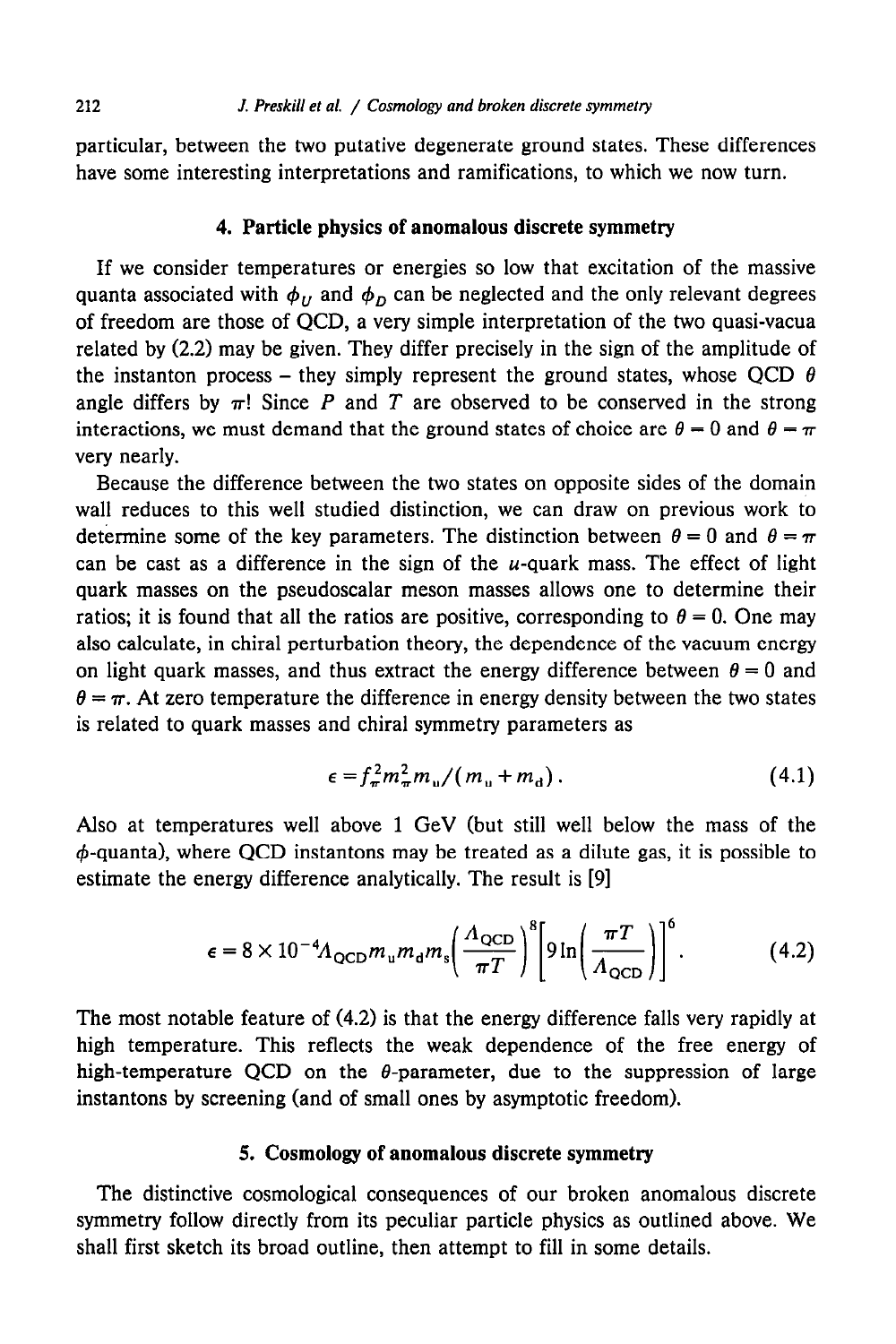The main feature is that this symmetry is *spontaneously* broken by a large amount and *intrinsically* broken by a small amount. (One would normally say it is strongly spontaneously broken and weakly intrinsically broken - however that terminology would be terribly confusing here, because the strong spontaneous breaking is associated with the weak interactions while the weak intrinsic breaking is due to the strong interactions!) The symmetry breaking sets in at the weak scale, and the energy barriers between the nearly degenerate vacua are generically also of this magnitude. 'The energy difference between the vacua, on the contrary, is set by the strong scale - and actually, as we have seen, further suppressed by light quark masses. Furthermore, this energy difference depends sharply on the temperature, and vanishes rapidly as this temperature exceeds the strong scale. Thus we expect that at the temperatures where the symmetry spontaneously breaks the intrinsic energy difference between the two nearly degenerate vacua has negligible dynamical import. At and below these temperatures, until the strong interactions kick in, the cosmology will develop as if it were heading towards a domain-wall dominated universe.

However, at the strong scale the energy difference will cease to be negligible. It creates a pressure difference driving the domain walls into the false vacuum regions, and ultimately squeezing them out. One must remember, though, that the energy difference is unusually small. Since the pressure it exerts must compete with the surface tension and viscosity of the walls, and must contend with their large inertia, the process of establishing true vacuum everywhere can be drawn out over time and can lead to large-scale inhomogeneities at intermediate stages.

Now let us try to analyze these events in some more detail. What does the universe look like immediately after the phase transition? This question can be answered using the techniques of percolation theory. The two Higgs fields acquire vacuum expectation values which are characterized by a correlation length  $\xi$ . We can then crudely picture the universe as a cubic lattice with links of length  $\xi$  and sites which have an equal probability of being in either of the two phases [lo, 111. In three dimensions the percolation threshold  $p_c$  is less than 0.5 [12]. This means that infinite-sized connected clusters of both phases will appear in the universe. In fact, most of the volume of either phase appears in one infinite cluster. Since the domain walls mark the two phases, the system of domain walls will be dominated by one infinitely long domain wall of very complicated geometry. In addition there will be some closed domain walls of finite size most of which have dimensions of order  $\xi$ .

How will such a system evolve? As eq. (4.2) indicates, initially the energy difference between the two phases is negligible. Consequently these walls will move under the influence of the wall tension  $\sigma$  and the viscosity of the surrounding medium [lo]. One source of viscosity is that some quarks and also possibly leptons have opposite masses on the two sides of the wall [13]. This gives them a non-zero probability to reflect off the wall, and results in a viscous force which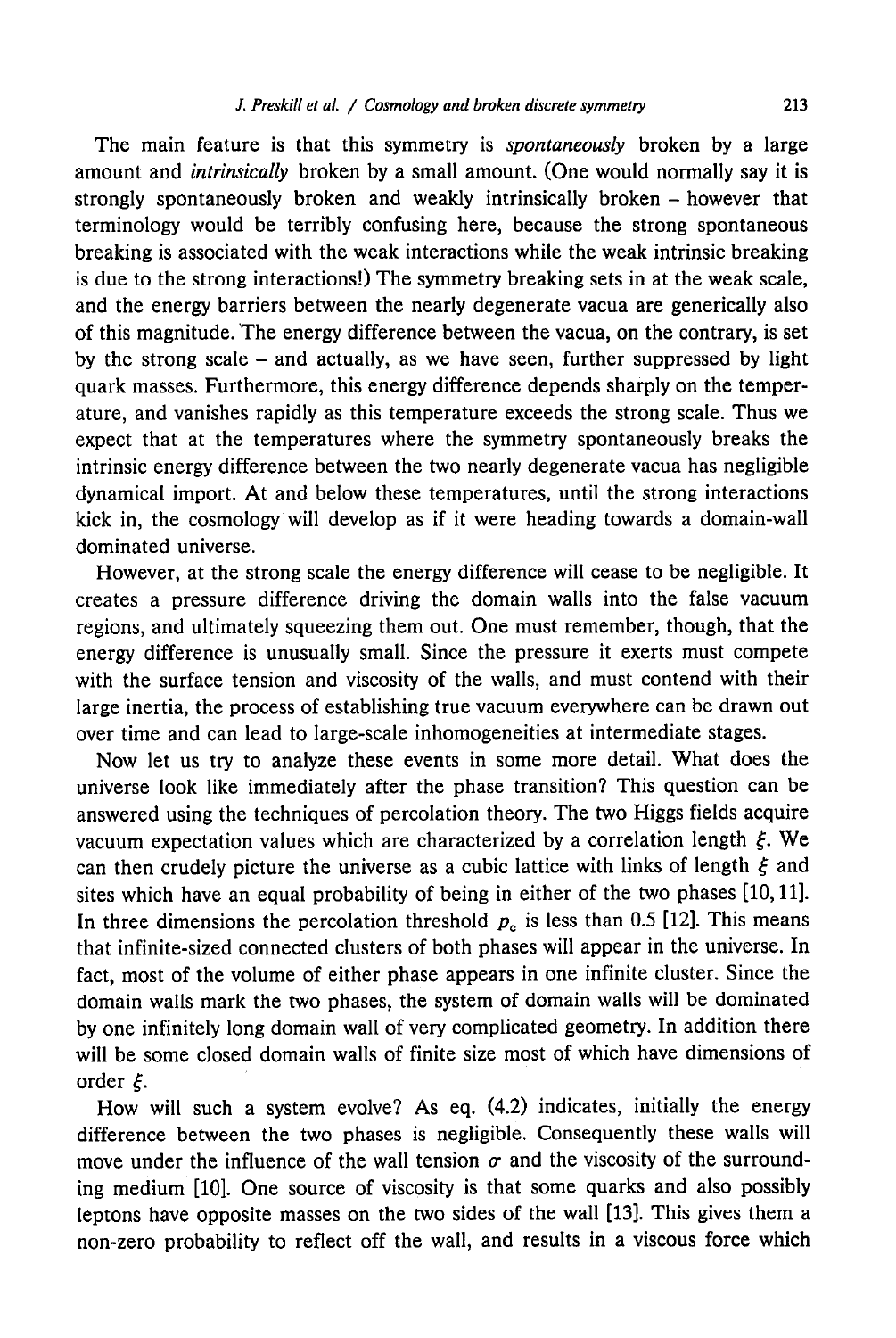opposes the motion of the wall. A simple calculation shows that for an infinitely thin plane wall the probability of reflection is  $(m_q/E)^2$  at normal incidence, where  $m<sub>q</sub>$  is the mass of the quark and E its energy. To get the total viscosity we would have to sum over the contributions of all the quarks and leptons which are relativistic and which charge their mass when going across the domain wall. Besides this there is another potentially interesting contribution to the viscosity coming from charged fermion zero modes which make the wall superconducting. We shall not attempt here to treat this rich dynamics in detail, and for simplicity in the subsequent discussion will crudely model the pressure due to viscosity on a wall moving with velocity  $\nu$  as

$$
P_v = T^4 v. \tag{5.1}
$$

(This is a reasonable order of magnitude estimate if the wall is nearly impenetrable to at least one species of relativistic radiation. The actual viscosity could be much smaller if every species penetrates the wall easily.)

In the absence of viscosity we might have expected the walls to straighten out on the scale of the horizon. But with the viscosity playing an important role only irregularities on much smaller scales get straightened out. Curvature on the scale R leads to motion with terminal velocity  $\nu$  given by

$$
P_v \approx \sigma / R \,. \tag{5.2}
$$

Here  $\sigma$  is the wall tension, which is about the same order of magnitude as the mass per unit area of the wall. Putting in our crude estimate for the viscous force, we find

$$
T^4 v \simeq \sigma/R \,. \tag{5.3}
$$

Thus the time for motion on the scale  $R$  which is given by

$$
t_{\rm d} = R/v \tag{5.4}
$$

is

$$
t_{\rm d} \simeq R^2 T^4 / \sigma \,. \tag{5.5}
$$

It is reasonable to expect that if this time is less than the Hubble time irregularities on the scale R will be smoothed out. This sets a scale  $R_s(T)$  given by

 $R_{\rm g}(T)^2T^4/\sigma \simeq M_{\rm pl}/T^2$ ,

i.e.

$$
R_{\rm s}(T) \simeq \sqrt{\sigma M_{\rm Pl}} / T^3 \,, \tag{5.6}
$$

on which the walls are smooth.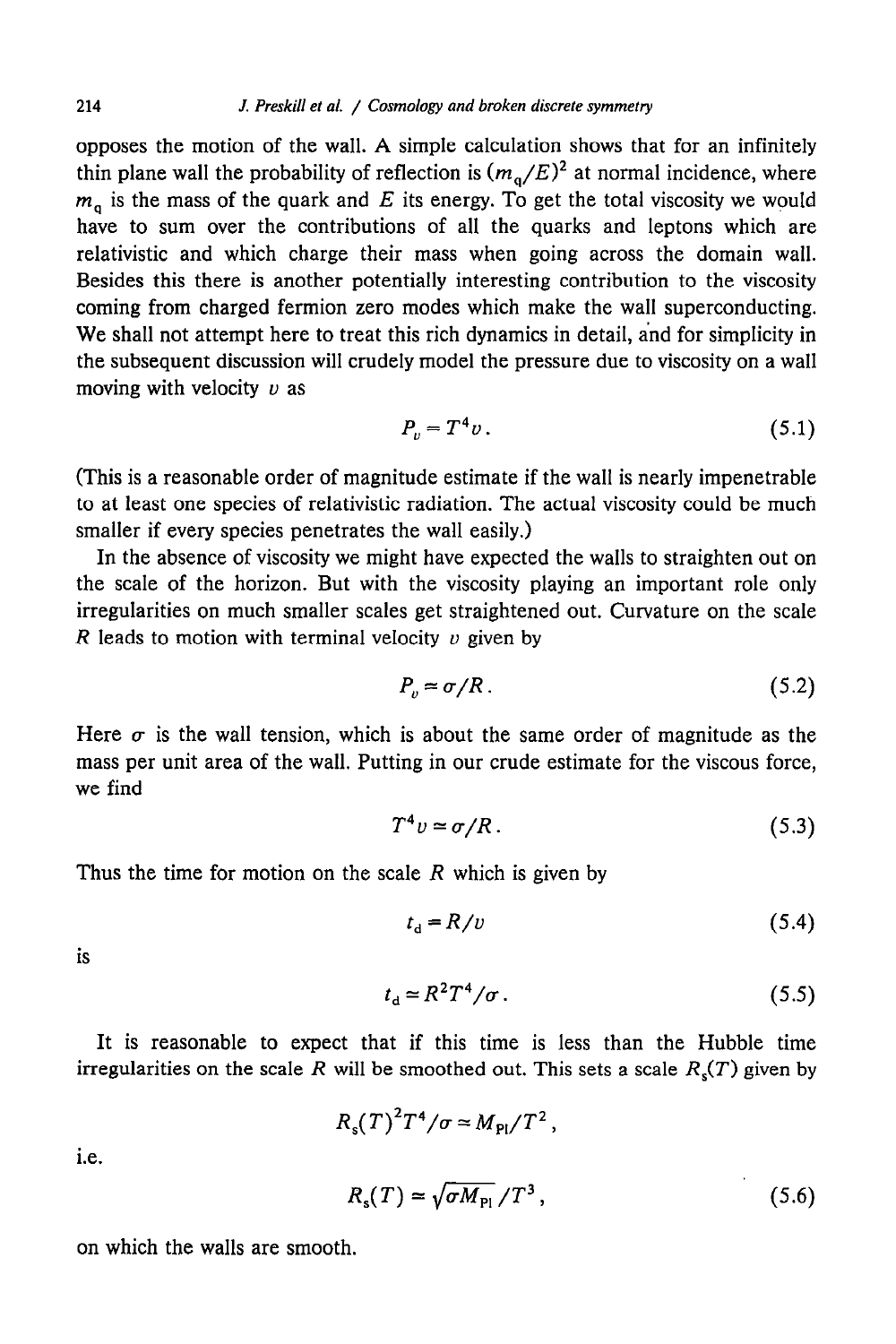We mentioned earlier that immediately after the electroweak phase transition the walls are flat on a scale characterized by a correlation length  $\xi$  of the vev's of the Higgs fields. The precise value of  $\xi$  depends on the detailed nature of the phase transition. Causality limits it to be smaller than the horizon size but in fact in case of a second order phase transition it can considerably smaller and of the order of  $T^{-1}$ . The evolution of the domain walls depends on  $\xi$ . If  $\xi$  is of the order of the horizon size at the weak scale it is much larger than  $R_s(T)$  even when the temperature falls to the QCD scale. So the viscosity would prevent the walls from straightening out any further and we would expect the walls to conformally stretch with the expansion. Thus the scale  $R_s(T)$  on which they are flat is actually given by

$$
R_s(T) \simeq M_{\rm Pl}/(T_{\rm w}T) \tag{5.7}
$$

and the energy density in the walls goes as

$$
\rho_{\text{wall}} \simeq \sigma / R_{\text{s}}(T) \,. \tag{5.8}
$$

On the other hand, if  $\xi$  is approximately  $T^{-1}$  and therefore much smaller than the horizon, then as we have seen above the walls will straighten out somewhat and  $R_s(T)$  will be given by eq. (5.6), so that

$$
\rho_{\text{wall}} \simeq \sqrt{\sigma / M_{\text{Pl}}} \, T^3 \,. \tag{5.9}
$$

In either case  $\rho_w/\rho_{rad} \ll 1$  if the domain walls collapse around the QCD scale (see below).

It is difficult to determine exactly when the domain walls collapse. But once the energy difference between the two phases is large enough to result in relativistic terminal velocities we would expect the collapse to occur quickly. Equating the viscosity with the energy difference shows this happens when

$$
\epsilon \simeq T^4. \tag{5.10}
$$

To estimate  $\epsilon$ , we go back to eqs. (4.1) and (4.2). Strictly speaking it is of course not correct to use eq. (4.2) for temperatures close to  $A_{\text{QCD}}$ , but it can be used for our present purpose of rough estimation. Setting  $T = A_{QCD}$ , we find

$$
\epsilon / (\Lambda_{\rm QCD})^4 = 10^{-4},\tag{5.11}
$$

while eq. (4.1) shows that at zero temperature

$$
\epsilon / \left( \Lambda_{\text{QCD}} \right)^4 \simeq 10^{-2}. \tag{5.12}
$$

(In making these estimates we have taken  $A_{\text{OCD}} = 200$  MeV.) Thus the condition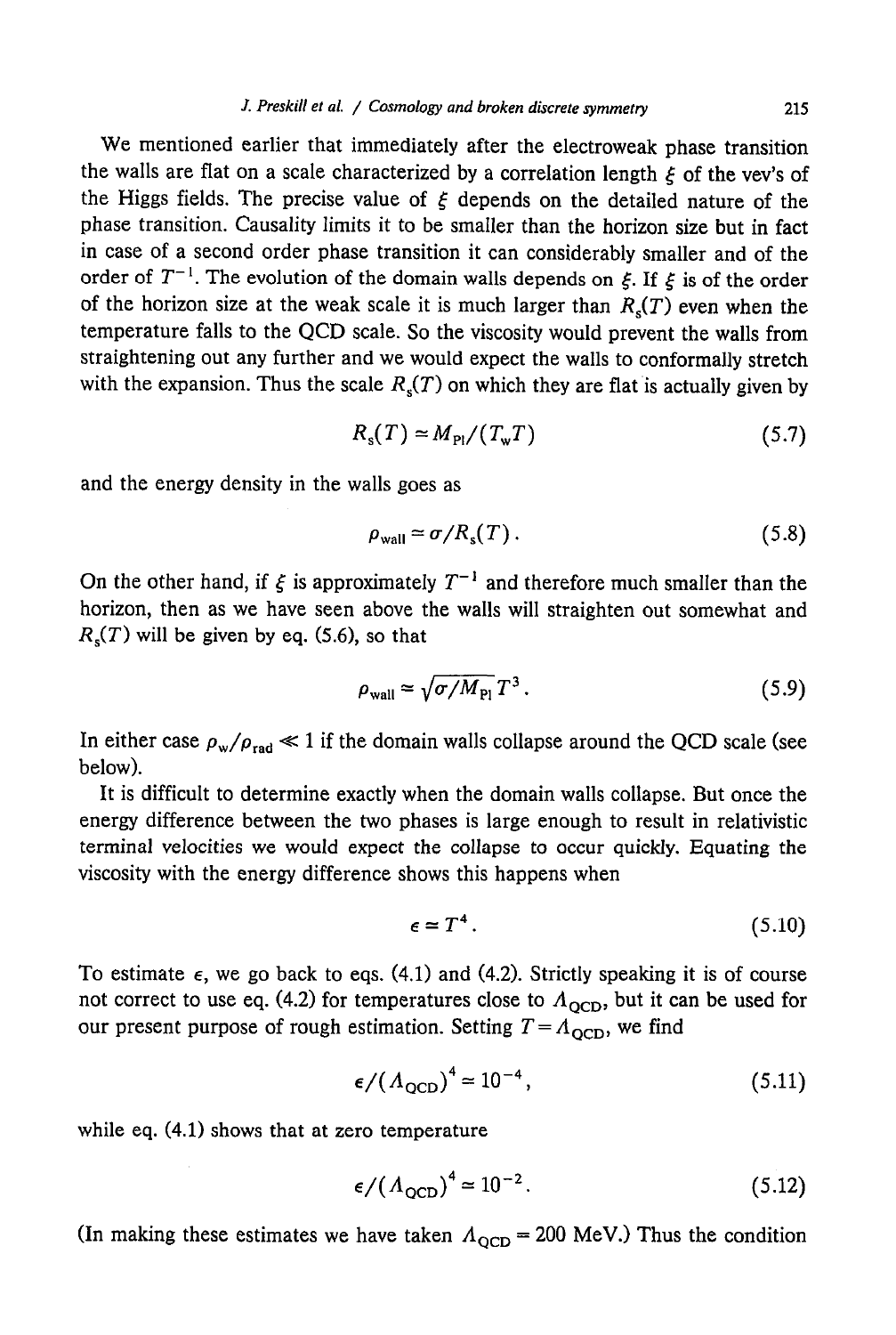216 J. Preskill et al. / Cosmology and broken discrete symmetry

in eq. (5.10) should be met soon after the chiral phase transition, and the domain walls never come close to dominating the energy density of the universe.

Can this process give an appreciable background of gravitational radiation? The energy density of the gravitational waves produced depends crucially on two parameters, the energy difference between the two phases when the domain walls collapse and the size of the bubbles of the higher energy phase. An order of magnitude estimate  $[14]$  is that a bubble of size R generates fluctuations in the metric with amplitude

 $h = G \epsilon R^2$ .

**Since** 

$$
\rho_{\rm gw} \simeq 1/Gh^2\omega^2, \tag{5.13}
$$

taking

 $\omega \simeq 2\pi/R$ 

gives

$$
\rho_{\rm gw} \cong (2\pi)^2 G \epsilon^2 R^2. \tag{5.14}
$$

Our discussion above indicates that these parameters depend on the details of the model (through the initial correlation  $\xi$ ) and of the subsequent complicated evolution. This makes them difficult to estimate. We content ourselves with a rough estimate and in the discussion below take  $\epsilon \sim A_{\text{OCD}}^4$  and R to be  $R_s(A_{\text{OCD}})$ . Then focusing on the more promising scenario, in which  $R_s(T)$  is given by eq. (5.7), and denoting the horizon at the QCD scale by  $R_H$  we have

$$
\rho_{\rm gw} \simeq 4\pi^2 G \big( \Lambda_{\rm QCD}^4 \big)^2 R_{\rm H}^2 \big( R_{\rm s} \big( \Lambda_{\rm QCD} \big) / R_{\rm H} \big)^2, \tag{5.15}
$$

which implies that

$$
\frac{\rho_{\text{gw}}}{\rho_{\text{rad}}} \simeq \frac{10}{g_*} \left( \frac{R_s(\Lambda_{\text{QCD}})}{R_{\text{H}}} \right)^2.
$$
 (5.16)

Here  $g_*$ , the number of effectively massless degrees of freedom at the QCD scale, is about 65. Since

$$
R_{\rm s}(\Lambda_{\rm QCD})/R_{\rm H} \simeq 2 \times 10^{-3},\tag{5.17}
$$

we find that the energy density in gravitational waves today corresponds to

$$
\Omega_{\rm gw} \simeq 10^{-11} \,. \tag{5.18}
$$

The present day frequency of these waves would be about  $10^{-5}$  Hz, that is, about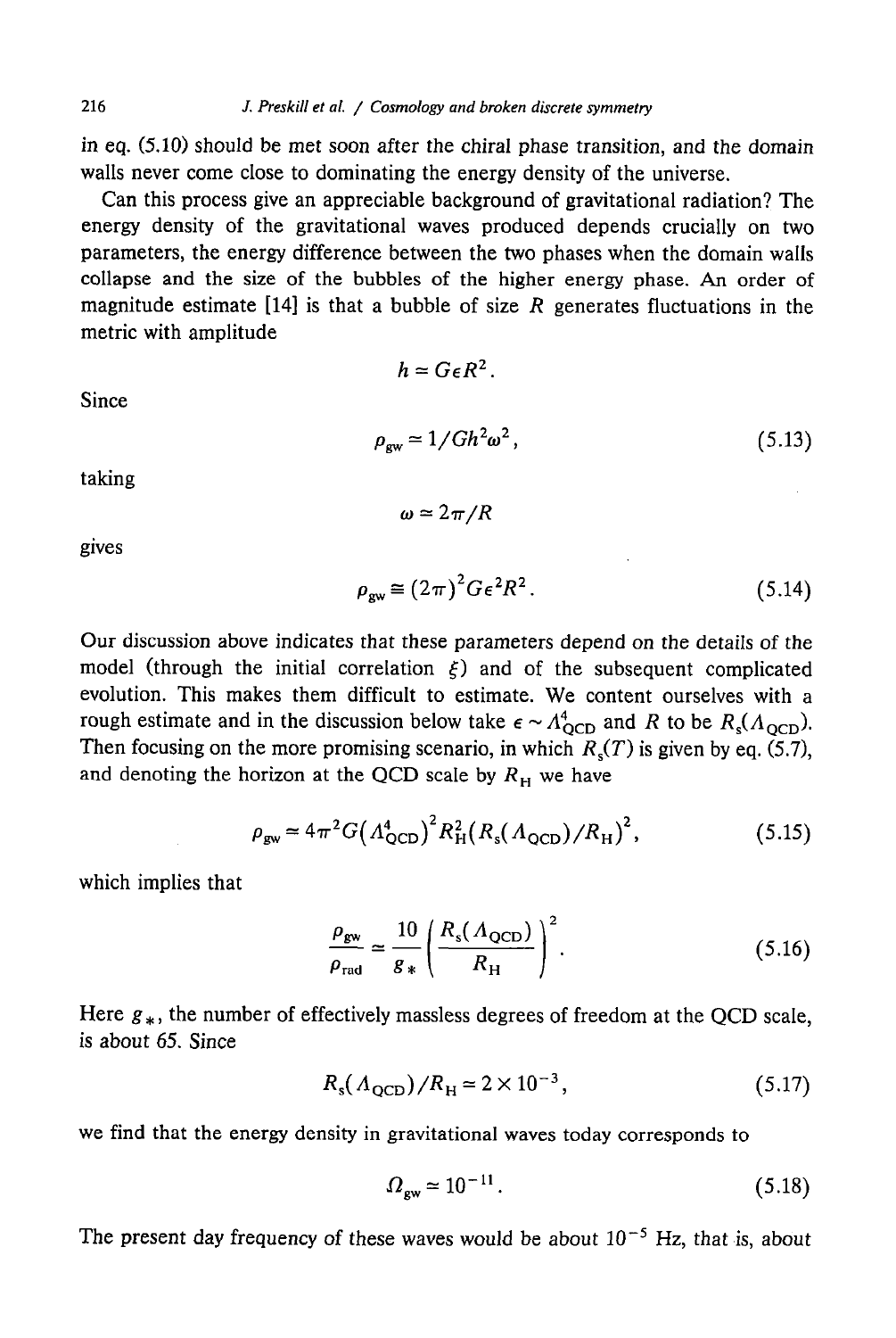the order of a  $(\text{day})^{-1}$ . This crude estimate indicates that the gravitational radiation is much too small to be measured by pulsar timing. It also shows that the expected radiation depends sensitively on unknown details of the microscopic model and of the dynamical evolution. It is conceivable that a more careful analysis would show that for some values of the model parameters, the gravitational radiation is detectable in the proposed Lagos experiment [15].

This concludes our discussion of the cosmological implications of spontaneously broken anomalous discrete symmetry. Clearly a lot more work would be necessary, both in refining the theory and in determining the model parameters, to derive a convincing quantitative estimate of the gravitational radiation. However we believe that the main qualitative conclusion – that the anomalous discrete symmetry is not inevitably a cosmological catastrophe  $-$  is secure.

### 6. Incorporation of Peccei-Quinn symmetry

It is easy to anticipate that the incorporation of Peccei-Quinn symmetry will alter the analysis drastically. After all, the difference between the two quasi-vacua is precisely that they correspond to different values of the QCD  $\theta$ -parameter, whereas the whole point of Peccei-Quinn symmetry is to make  $\theta$  into a dynamical variable capable of  $-$  and desirous of  $-$  relaxing to zero from any initial value.

The precise realization of this anticipation is as follows. By definition, Peccei-Quinn symmetry allows one to compensate any given value of the  $\theta$ -term by a transformation which otherwise leaves the lagrangian invariant. Thus the failure of (2.2) and (2.3) to be an exact symmetry, which arises solely from the fact that it changes  $\theta$  by  $\pi$ , can be compensated by combining it with an appropriate Peccei-Quinn transformation. The combination will then be a true (non-anomalous) symmetry.

Depending on its nature, the combined non-anomalous symmetry may or may not be problematic. If it is discrete and spontaneously broken, we arrive back at the difficulties pointed out in ref. [l]. This is the case in one large class of axion models, the Kim [16] models\*. In these models the Peccei-Quinn charge of the light quarks and Higgs field is zero; the Peccei-Quinn transformations act trivially on them. (The Kim mechanism is well illustrated by a model incorporating a complex  $SU(3) \times SU(2) \times U(1)$  singlet scalar  $\phi$  coupled to a heavy color triplet quark Q according to

$$
\Delta L = g \overline{Q}_{\rm L} Q_{\rm R} \phi + \text{h.c.}
$$
 (6.1)

and fully invariant - at the classical level - under the PQ transformation  $Q_R \rightarrow$  $e^{i\alpha}Q_B$ ,  $\phi \rightarrow e^{-i\alpha}\phi$ . This transformation is anomalous, and plays its appropriate

<sup>\*</sup> That is, domain walls at the weak scale are problematic in a Kim model with two light Higgs doublets. But the Kim mechanism does not *require* that there be two light doublets.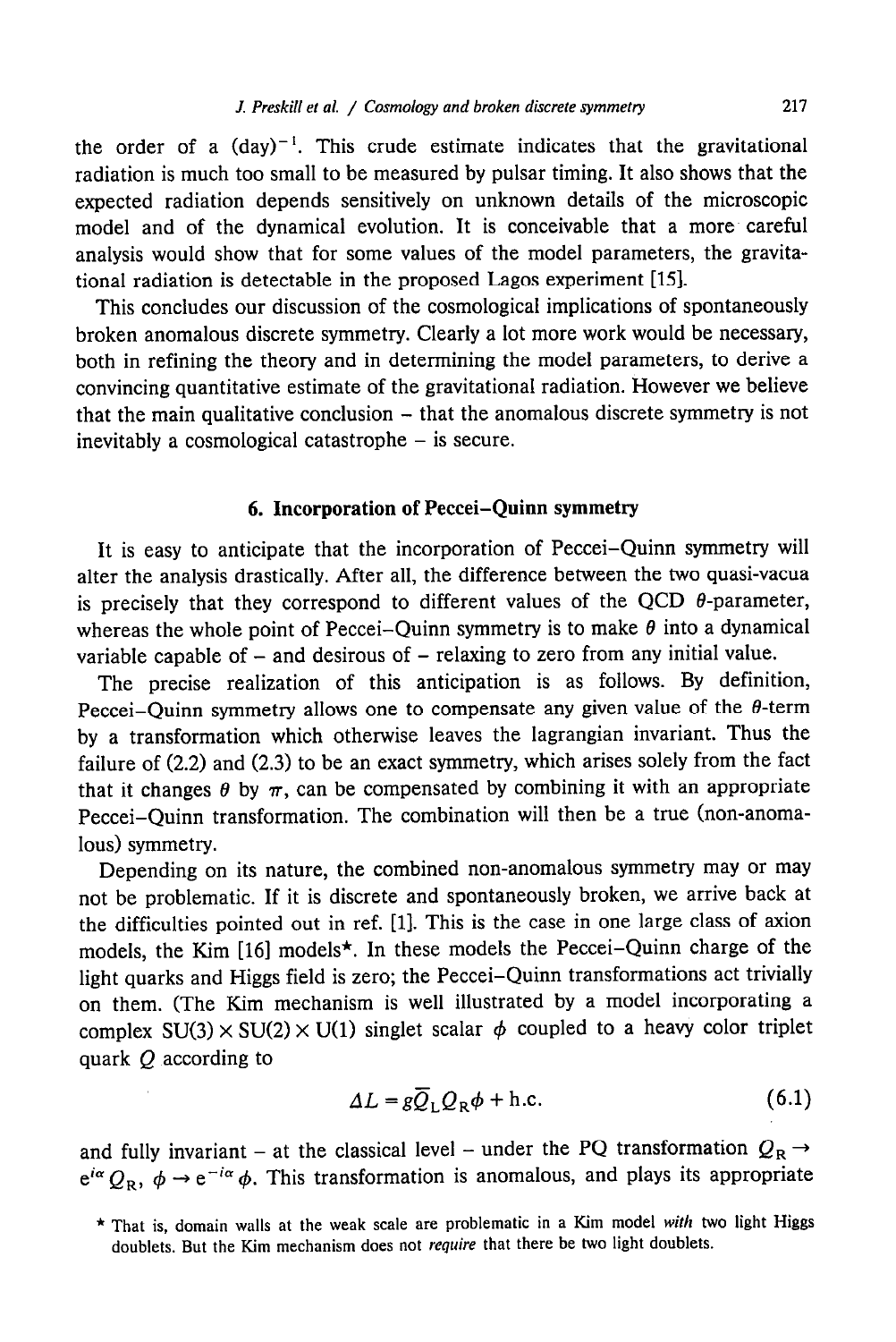role in resolving the strong CP problem within the PQ scheme. If  $\phi$  develops a large vacuum expectation value and  $Q$  a large mass, then one will have an axion corresponding to the phase of  $\phi$ . This axion will couple to light matter through its anomalous couplings to gauge fields, but has no other more intrinsic couplings.) By combining (2.2) with the appropriate PQ transformation, one forms a nonanomalous discrete symmetry, which is spontaneously broken when  $\phi_{U}$  and  $\phi_{D}$  condense. This produces cosmological disaster. As in the two-doublet model we analyzed earlier, domain walls form at the weak transition. However, whereas in that case an energy difference developed between the quasi-vacua on opposite sides of the wall, in the present case the axion field will relax (due to Hubble. damping) to produce  $\theta = 0$  effectively on both sides, and the wall will feel no pressure. Each domain wall will be sheathed by an axion domain wall across which the phase of  $\phi$ changes by  $\pi$  over roughly an axion Compton wavelength, but the bulk physics and the overall energy balance are little affected by this dressing.

The situation can be quite different for the Dine-Fischler-Srednicki-Zhinitskii (DFSZ) models [17] in which  $\phi_U, \phi_D$  and the quarks carry non-zero PQ charge\*. For in this case the combined symmetry can turn out to be essentially unbroken, or to be more precise harmlessly related by hypercharge to an unbroken symmetry. An explicit example should make this clearer. Suppose again that we have in addition to  $\phi_U$  and  $\phi_D$  the complex singlet scalar  $\phi$ , but now including the cross-coupling

$$
\Delta L_{\rm DFSZ} = \phi \phi_U^{\dagger} \phi_D + \text{h.c.} \tag{6.2}
$$

The term in eq.  $(6.2)$ , as well as the couplings  $(2.1)$ , will be invariant under the PQ transformation

$$
\phi_U \to e^{i\alpha} \phi_U, \qquad \phi_D \to e^{-i\alpha} \phi_D, \qquad \phi \to e^{2i\alpha} \phi,
$$
  

$$
U \to e^{-i\alpha} U, \qquad D \to e^{-i\alpha} D.
$$
 (6.3)

Now it is easy to see that under (6.3) the instanton vertex gets multiplied by  $e^{-6i\alpha}$ . Thus (6.3) with  $\alpha = \pi/2$  combined with (2.2) gives a non-anomalous discrete symmetry. (The field  $\phi$  must also change sign under (2.2) so that (2.2) is a symmetry of  $\Delta L_{\text{DESZ}}$ .) Under this combined symmetry both  $\phi_U$  and  $\phi_D$  get multiplied by the same phase  $-i$ . Thus this phase can be absorbed into a hypercharge transformation, leaving a residual transformation which reduces to multiplication by a common phase on all the quark fields. Finally this last symmetry is unbroken; it is a baryon number phase rotation. (When leptons are included, a piece proportional to the lepton number phase also appears.)

The cosmology of the scheme is quite simple too. Indeed once PQ symmetry is broken one finds that (6.2) induces a term which violates our original discrete

<sup>\*</sup>We consider here DFSZ models with two light Higgs doublets, although the DFSZ mechanism does not require both doublets to be light.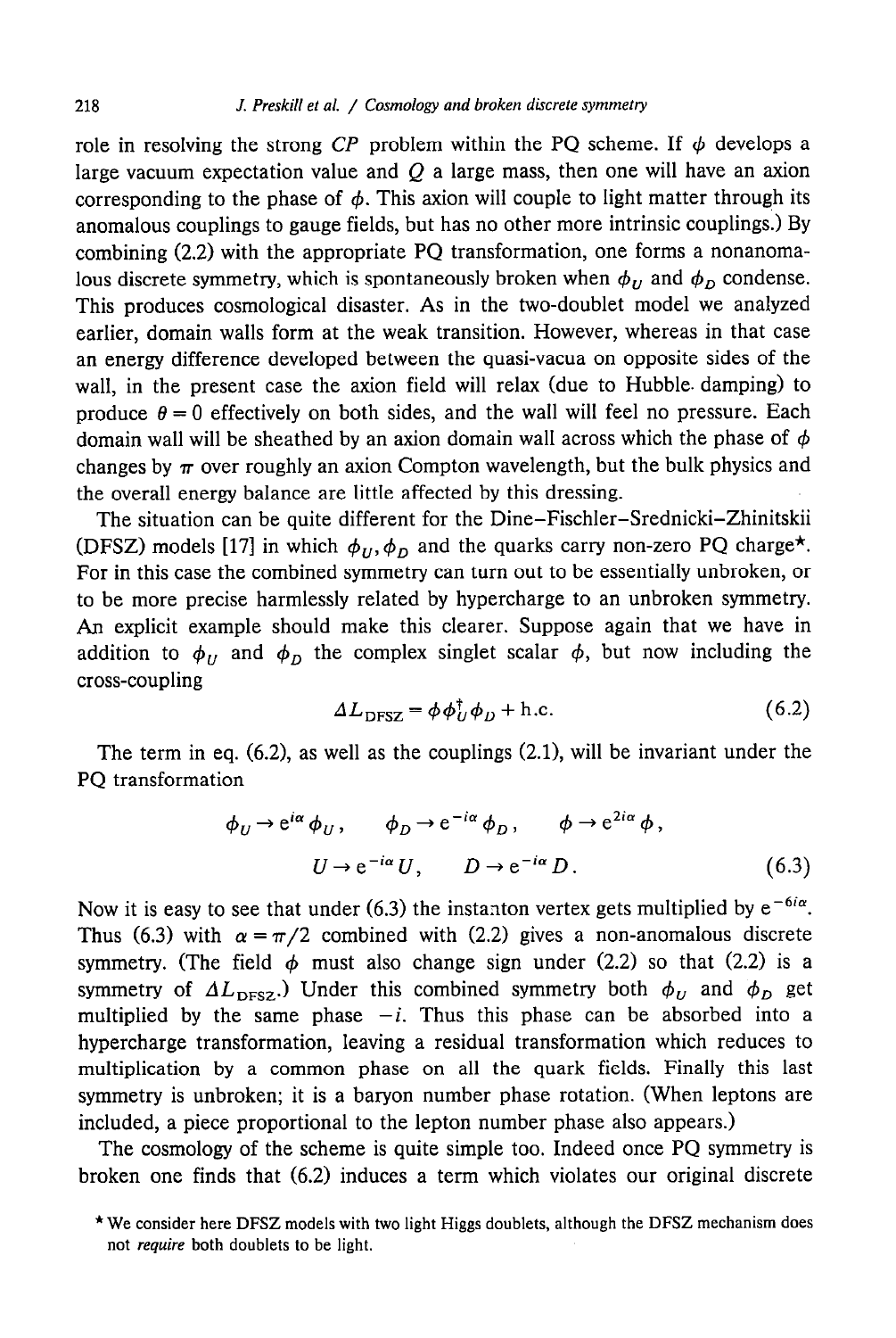symmetry (2.2). Thus at the weak scale the discrete symmetry (2.2) appears to be violated explicitly, and there is no question of domain walls. (Note that once  $\phi$ acquires a vacuum expectation value  $\phi_U$  and  $\phi_D$  have the same quantum numbers, and it may not be apparent why the dangerous mass terms coupling  $\phi_U$  to D and  $\phi<sub>D</sub>$  to U cannot appear. In fact they can, but only as finite - and generically small – radiative corrections. The original symmetry, though broken, plays its essential role in forbidding the strictly renormalizable mass-generating interactions with dimensionless coupling constants, which in the absence of symmetry would be incalculable subtraction terms.)

Actually this model is not quite adequate as it stands, because of a problem somewhat peripheral to our interests here. This is the problem that the PQ symmetry itself is non-anomalous not only at  $\alpha = 0$  but also at  $\alpha = k \cdot 2\pi/6$  for any integer k. The extra non-anomalous discrete symmetries are of course broken when  $\phi_U$  and  $\phi_D$  acquire vacuum expectation values, leading to the possibility of axion domain walls and attendant cosmological problems. (Similarly, our discrete anomalous symmetry may be combined not only with a  $\alpha = \pi/2$  but also with  $\alpha = \pi/2 + k \cdot 2\pi/6$  to give non-anomalous symmetries.) This problem is well known in axion physics [18]. At an abstract level it is most simply addressed by postulating that eq. (6.3) is not quite a symmetry of the full theory, but rather changes the phase  $\theta$  of QCD instantons by  $\theta \rightarrow \theta - 2\alpha$ . This changes leaves the basic PQ mechanism intact – any value of  $\theta$  can be compensated by a suitable  $\alpha$  – but removes the troublesome degeneracy. (The extra non-anomalous symmetry at  $\alpha = \pi$  is related by a hypercharge transformation to an unbroken symmetry.)

The postulated additional change in  $\theta$  with  $\alpha$  could arise from the effect of very heavy quarks [19], as in the Kim scheme. There are also other ways of relieving the unwanted degeneracy.

### 7. Conclusions, and an additional comment

The spontaneous breaking of a discrete symmetry need not always be a cosmological disaster. One important discrete symmetry, used to ensure the absence of flavor-changing neutral currents in the two-doublet extension of the standard model, is safe by virtue of its being anomalous. Because of this its breakdown gives domain walls which are not quite stable, and leads to an interesting but not manifestly wrong cosmological scenario.

The nature of anomalous symmetry breaking is drastically modified by incorporation of the PQ mechanism. Depending on details of the PQ assignments, the domain walls may never form at all, or on the contrary may form and be stable.

We have also mentioned the possibility that a spontaneously violated discrete symmetry may secretly be embedded in a broken continuous gauge symmetry. (The meaning of this "secrecy" of course is that the gauge symmetry is generically badly broken, but is more mildly broken at the discrete point.) The breakdown of the